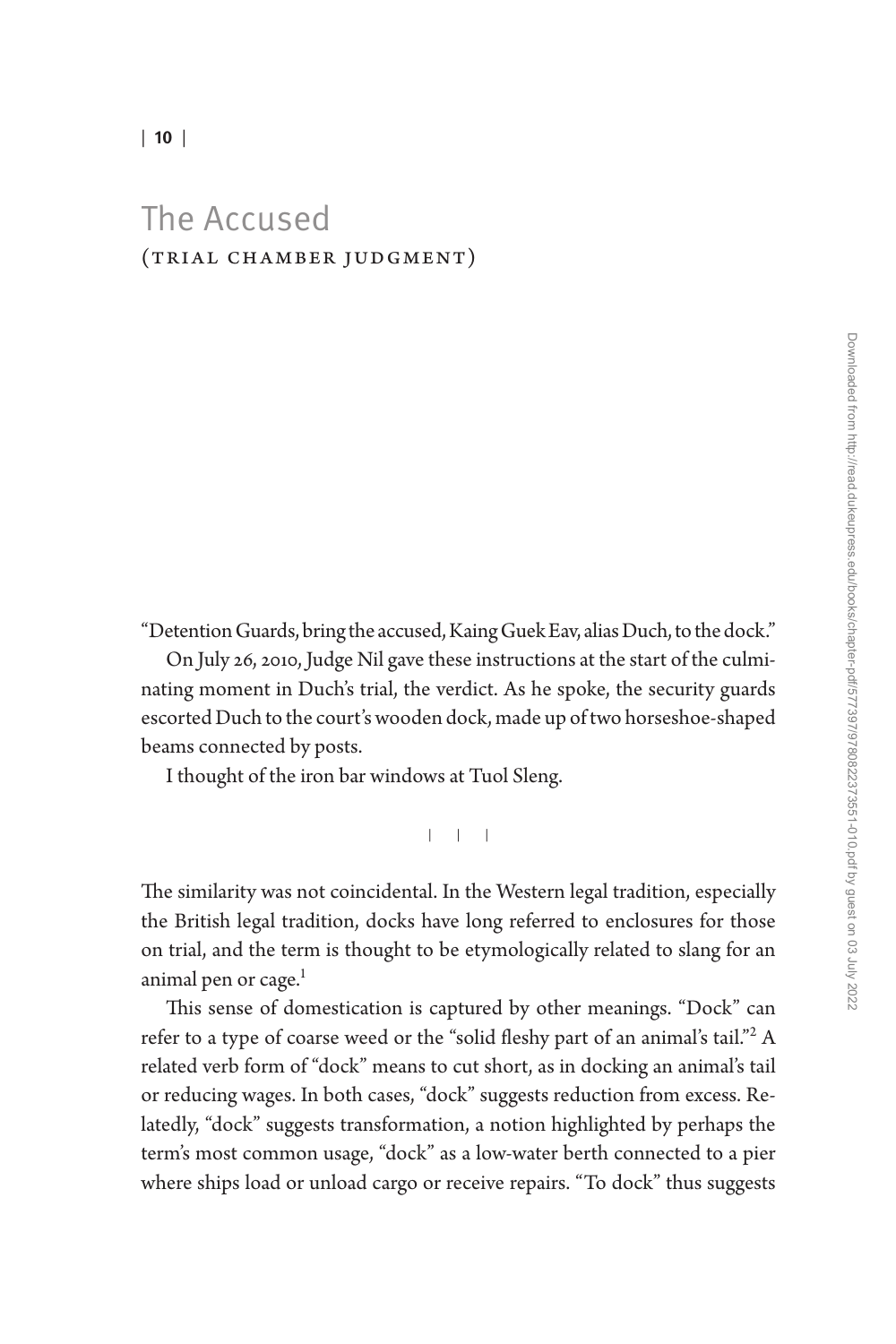the reconnection of the wild (rivers and oceans) with the civilized (cultivated land as in a port). The courtroom dock retains these connotations, signifying a space in which the wild and dangerous—a criminal defendant—is placed in a secure berth connecting the accused with the civilized, which is epitomized by law and domesticates through legal process.

The judges oversee this process of purification, which has the aura of the sacred. At the eccc, Judge Nil and his colleagues wore robes and sat on a raised dais across from Duch. An empty space, "the well," lay between them. While the court was in session, it was usually taboo to traverse this area, which metaphorically suggests purity (a place where untainted substances, such as spring water, are accessed) and revelation (as that which lies hidden below is brought to the surface). All the court personnel remained at their "stations" during the proceedings, rising from their seats only to pay respect when the Trial Chamber entered or left the court ("all rise") or when they sought "standing" from the judges, who metonymically stood for "the court," to speak. Everyone is expected to display deference toward the Trial Chamber, as is illustrated by the honorifics used.

Those who violated court etiquette might be sanctioned, both through verbal reprimands (chastising a lawyer for tone or language), formal sanctions (holding someone "in contempt of court" or ordering his or her microphone turned off), or nonverbal actions (ignoring an unruly lawyer). All these actions took place during eccc proceedings.

The court's authority in such matters, large and small, was symbolized by the eccc logo, which was prominently displayed on the wall behind the judges. This insignia was omnipresent at the court, affixed as a badge on the robes of the judges and lawyers, placed on every official eccc document, even stenciled into the armrests of the seats in the public gallery. This authority is reinforced by the presence of blue-shirted security personnel in the courtroom and public gallery, where spectators who fall asleep, chat, or put their feet up are quickly reprimanded.

To reach the public gallery requires crossing through a roadside checkpoint, registering at a security gate, passing through an X-ray machine, handing over electronic devices, and being searched prior to entering the public gallery, which is separated from the courtroom by a wall of presumably bulletproof glass. Before a session begins, a recording instructs participants on proper behavior, including the need to remain seated while the court is in session. By the time the curtain opens as the judges enter, everyone in the gallery is primed to rise. The movement of visitors is highly restricted, as they are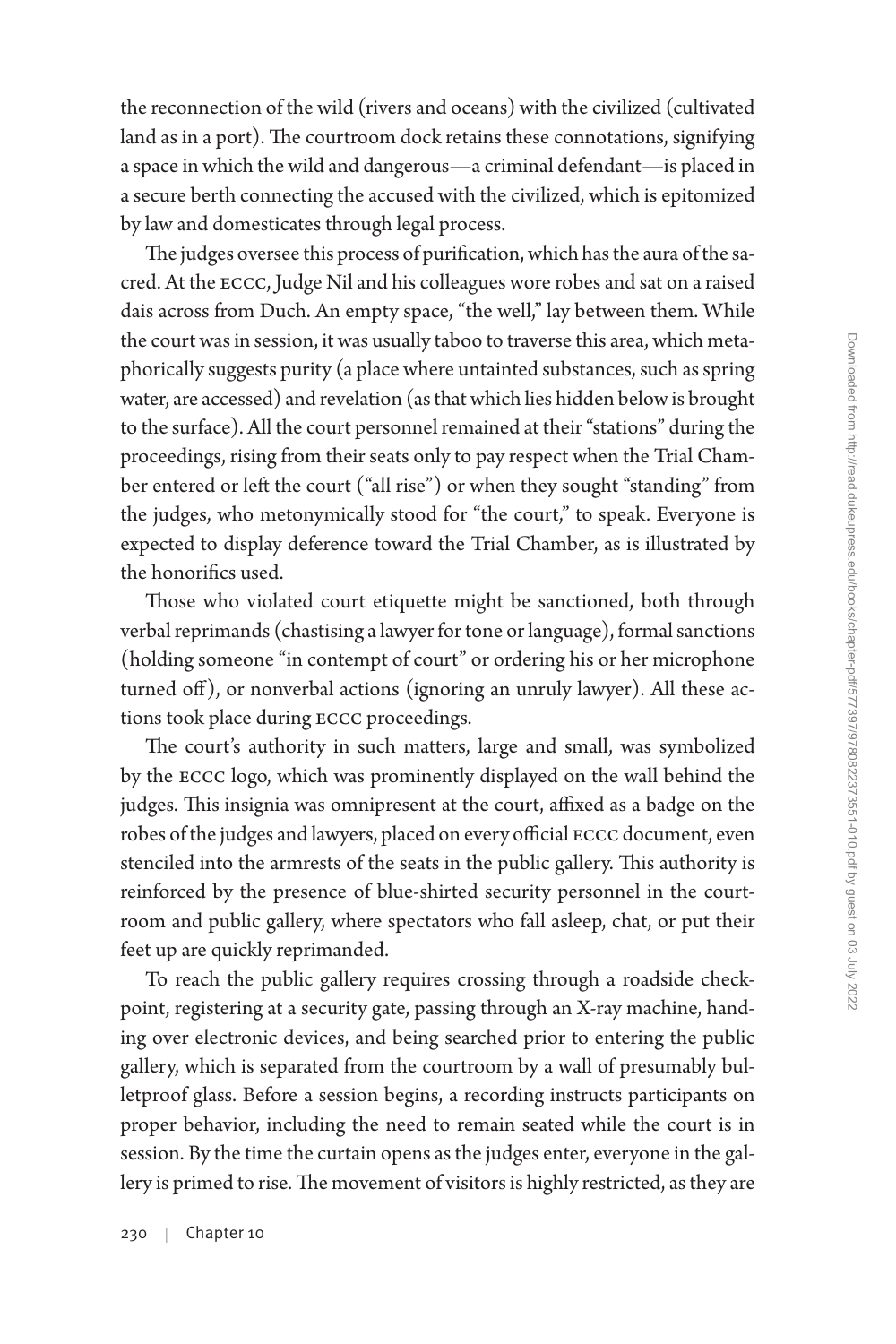cordoned into two areas, the public gallery and an outside courtyard that is fenced and guarded. Moving outside these spaces requires permission.

If these security precautions ensure the safety of the defendant and court personnel, they also signify the authority of the court and, by extension, the state and international community. The high level of security creates a sense of unease, a feeling heightened by the spatial context of the court (located on the outskirts of Phnom Penh in a secure compound adjoining a headquarters of the National Police) and by monitoring from at least three points.

First, omnipresent security officers constantly scan for misbehavior. Second, court cameras record the proceedings. The footage, which shifts in perspective and includes background shots of the audience, is displayed on screens in the public gallery. Inside the courtroom, the feed runs on monitors placed before the participants, who also have a computer allowing access to key files. There is also a monitor on a small desk inside the dock, at which Duch sometimes glanced. Trial footage is shown on TV and on the Internet. Such "recordings" always involve a redaction, as a single shot comes to stand for the proceedings as a whole, erasing what transpires in the gallery and court spaces out of sight.

Finally, the Trial Chamber has a dominant gaze during the proceedings. From their raised dais by the back wall of the court, the judges have the clearest view of the courtroom and public gallery. When they see signs of disruptive behavior, they may contact security. They also "rule" the court. If a point is contested, the parties appeal to the judges, who might confer, retire to chambers, or defer or render a decision, referred to as a "ruling."

The judges monitor the proceedings in more mundane ways, ranging from ensuring that the proceedings stay on track and parties remain within their time allocations, part of the frequently invoked need for "time management" to ensure fair trial rights. Beyond this institutional monitoring, the court itself was observed by monitoring groups, the media, and ngos.

As opposed to being neutral, then, the space of a court asserts an order and structures the proceedings in various ways. Positioning demarcates a classification and status. The empty space of the courtroom is filled with desks, chairs, and objects like cameras and checkpoints, which create borders and demarcate status and difference—ranging from the raised dais of the judges, signifying the court's authority and hierarchical preeminence, to the barred dock of criminality and contagion.

The prosecution and defense are positioned opposite one another, separated by the gulf of the well. Civil parties sit next to the prosecution, with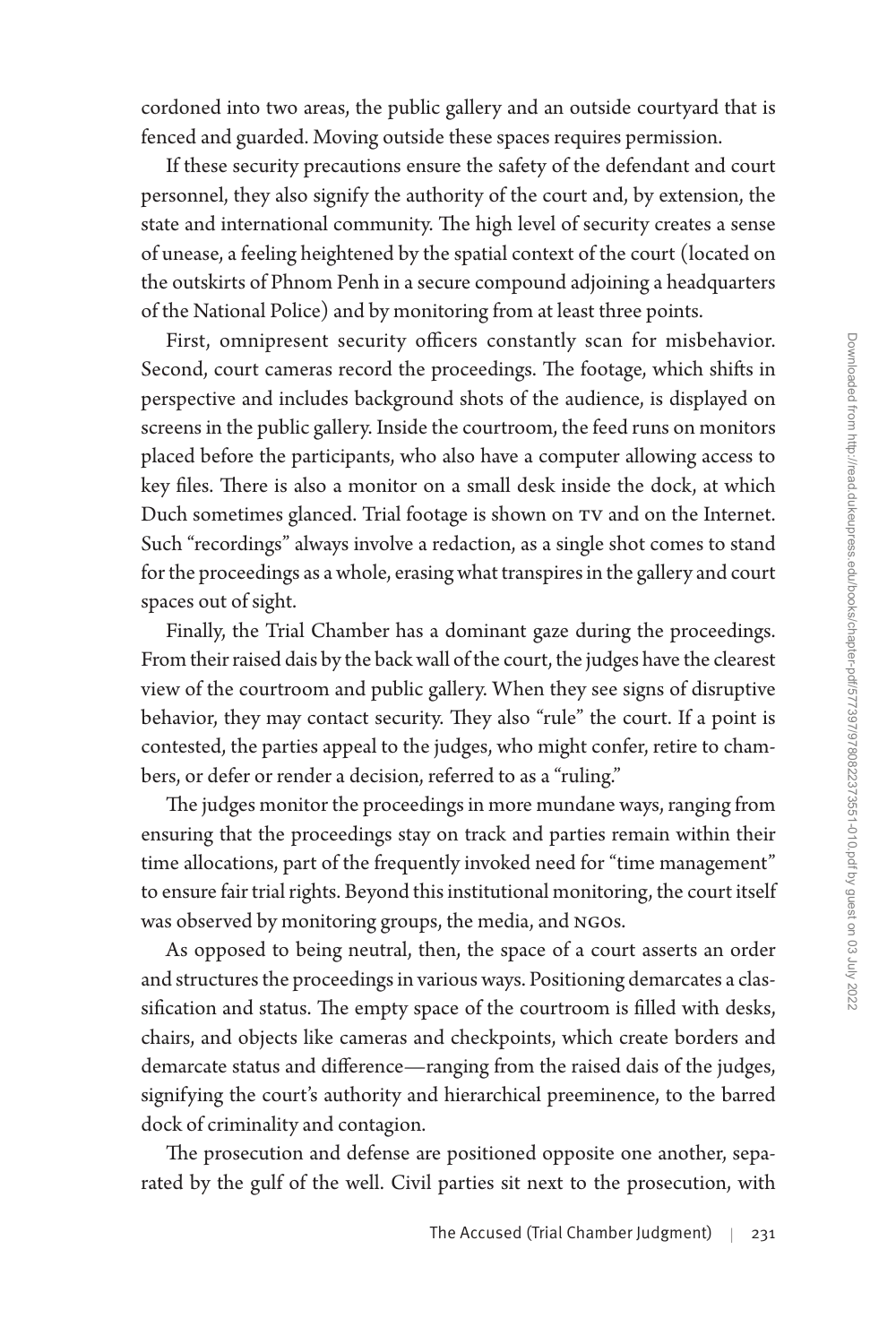whom they are allied in proving the guilt of the accused. Each team is afforded rights and obligations to be exercised within the parameters of the court procedures, regulations, and rules. Indeed, the first thing the legal personnel did on the launch of the tribunal was to establish internal rules, which were periodically modified to address problems that arise. During the proceedings, each person remains at their station unless authorized by the Trial Chamber to move, such as when Judge Nil requested that the guards bring Duch to the dock.

As he sat in the dock, Duch entered a spatial matrix that asserted a conceptual order (the classificatory status of the participants), authorized and constrained a set of practices (their actions during the proceedings), and informed lived experience (ranging from bodily movements and postures to speech acts and events that occurred therein).<sup>3</sup> This frame enabled a performance through which articulations of the "international community" and "rule of law" were asserted—along with Cambodian state authority.

This spatial frame and the juridical apparatus and articulations it supported, however, were sometimes disrupted by complexities they could not fully contain, order, or redact. Duch, the crimes of which he was accused, the brutality of the prison he ran, and his trial had illustrated this point in unsettling and haunting moments during the proceedings. Duch himself was an uncanny presence, familiar yet strange, situated in the dock at the border of humanity and inhumanity.

These issues had circulated as Duch sat in the dock, an enigma each of the parties sought to solve. He upended these efforts throughout his trial, up to and including his remarkable last-minute request for acquittal.

| | |

"The Chamber will now read its disposition."

With these words Judge Nil, who had spent the morning reading a summary of the written version of the Trial Chamber's 275-page judgment, initiated the Trial Chamber's final act: proclaiming the verdict.

The day had begun with an absence: François Roux was not in court. Just weeks before, Duch requested Roux's withdrawal, stating that he had "lost confidence" in this lawyer.<sup>[4](#page--1-0)</sup> No public explanation was given, though the fact that Duch had suddenly dropped a lawyer who, since 2007, had devoted an enormous amount of time to his case was not lost on some observers. One suggested that Roux had been "backstabbed" by Kar Savuth and that Duch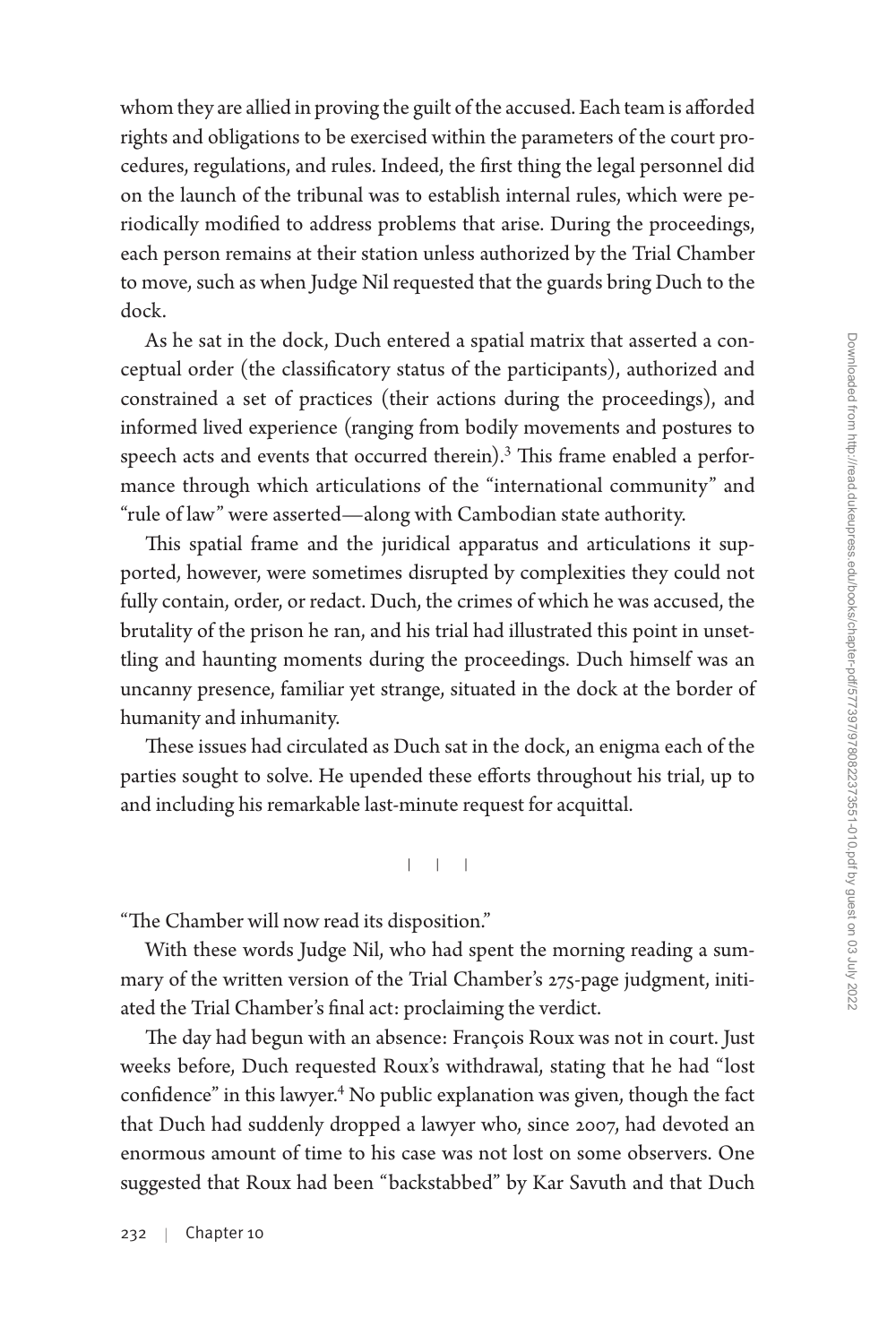"never did like meeting face-to-face those he was betraying."[5](#page--1-0) Others suggested that Kar Savuth's close connection to Prime Minister Hun Sen might have had something to do with the dramatic change at the end of the trial.<sup>6</sup>

As the July 26, 2010 proceeding commenced, Kar Savuth sat in the defense section; a dozen civil parties crowded into seats on the opposite side of the courtroom. Bou Meng and Chum Mey sat near the courtroom's glass partition, watching intently.

Judge Nil's statement about the disposition was a declaration of the court's authority, one that had been asserted frequently during the proceedings. Judge Nil, for example, referred to himself and his colleagues not as individuals but as "the Chamber" or "the Trial Chamber." If the authority of the Trial Chamber was symbolically affirmed through ritual behaviors (everyone standing whenever the judges entered or exited the courtroom) or symbolic space (their raised dais), the Trial Chamber's authority was also asserted through such speech acts.

Thus, to commence the rendering of the verdict, Judge Nil noted the Trial Chamber's bureaucratic control by stating the numeric case file information and then the legal basis of its authority, including the name and age of the accused, the crimes with which the accused was charged, the law establishing the eccc, and the temporal jurisdiction of the court. In its introductory remarks, the Trial Chamber also avowed the jurisdiction of the court, noting its agreement with the OCIJ that Duch was one of those "most responsible" for the DK crimes, thus dispensing with one defense argument.<sup>[7](#page--1-0)</sup>

Before reading the summary, however, Judge Nil asserted the Trial Chamber's authority through two regulatory behaviors that had been performed at the start of each trial session. First, he asked the court clerk to confirm the attendance of the parties, which was necessary for the session to proceed but also marked the Trial Chamber's managerial control. Second, Judge Nil instructed the detention guards to bring Duch to the dock.

By so doing, Judge Nil operationalized the symbolic space and ordering power of the court. Now, the court would undertake the culminating act, rendering a final decision, or "disposition" in legal discourse. While the word "disposition" may refer an inclination emerging from a psychological arrangement of mind or feeling, it broadly connotes ordering and regulation, as suggested by its etymological link to the Latin word *disponere*, a combination of *dis-* (apart) and *ponere* (to put, place).[8](#page--1-0) A disposition, then, connotes a regulatory act in which that which is out of place is controlled, ordered, and classified in an articulation.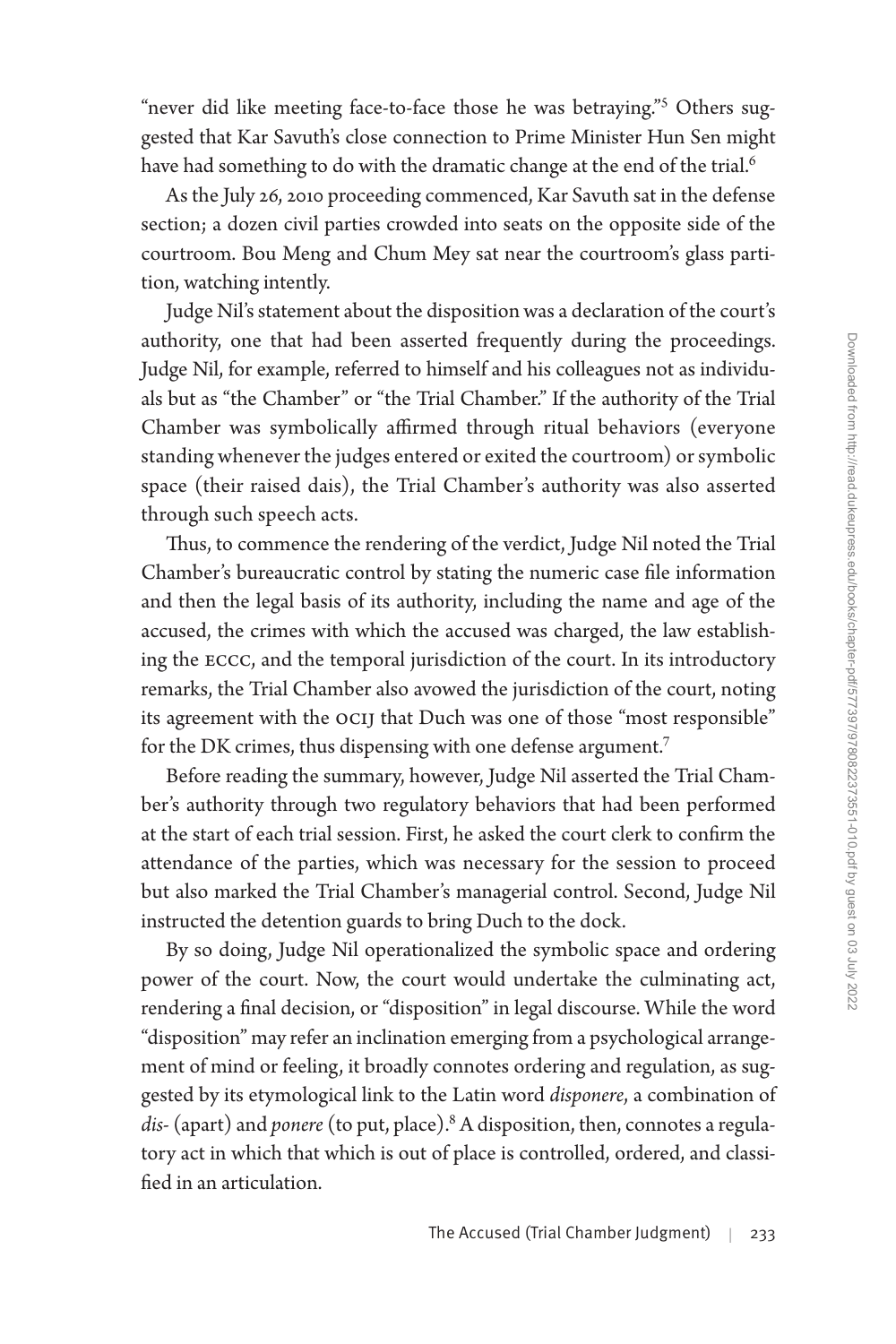In the context of the trial, the accused, Duch, was the subject of this juridical discipline, as illustrated by his placement in the liminal space of the dock, a space of containment from the threat of contamination and disorder he represented. His confinement in "detention" performed a similar function, as detention suggests restraint, a "holding back" of something threatening to disrupt order. As the civil parties and prosecution had claimed during closings, Duch's crimes suggested a wild and "savage" violence that seemed "beyond comprehension," "shocked the conscience," was an attack on "humanity," and "shook the very foundation of society." As the vehicle that tamed and regulated this wildness, the Trial Chamber performed a key restorative, protective, and transformative role by—through its ultimate "disposition"—reestablishing order, contributing to deterrence, and healing a violated humanity.

Even as it confined Duch in the dock, the Trial Chamber convened a larger symbolic space. On the one hand the Trial Chamber oversaw an administrative bureaucracy, most visibly evoked by the row of court clerks sitting immediately below the raised dais of the judges, creating yet another barrier between the Trial Chamber and the rest of the participants. On the other hand the Trial Chamber also exercised regulatory control over the different parties, with the defense, prosecution, and civil parties each placed behind metaphoric "bars," which were frequently invoked by participants.

Here an interesting doubleness came into play, as the interaction of the parties also contains a threatening wildness, in particular anger and the desire for revenge that can potentially upset the proceedings. As emotional beings who, besides suffering, potentially bear malice toward an accused, the civil parties also manifest a wildness that must also be contained by a barrier, the "bar" behind which the parties are restrained. Indeed, all movement is highly regulated within the court, with the Trial Chamber even determining who has "standing."

In contrast to the threatening emotionality of the parties, the judges remain largely impassive, symbolic guardians of rational justice. The blindfolded Lady Justice provides an idealized model of how a Trial Chamber should function as it administers impartial justice (Lady Justice's blindfold) with the authority of law (the sword she holds in one hand) and by rationally assessing the evidence (the scales she holds in the other). Similarly, the eccc logo invokes the authority of justice, even if justice is meted out by a high-ranking official—or, in the eyes of some Cambodians who view the logo through a religious lens, a *tevoda* or guardian spirit.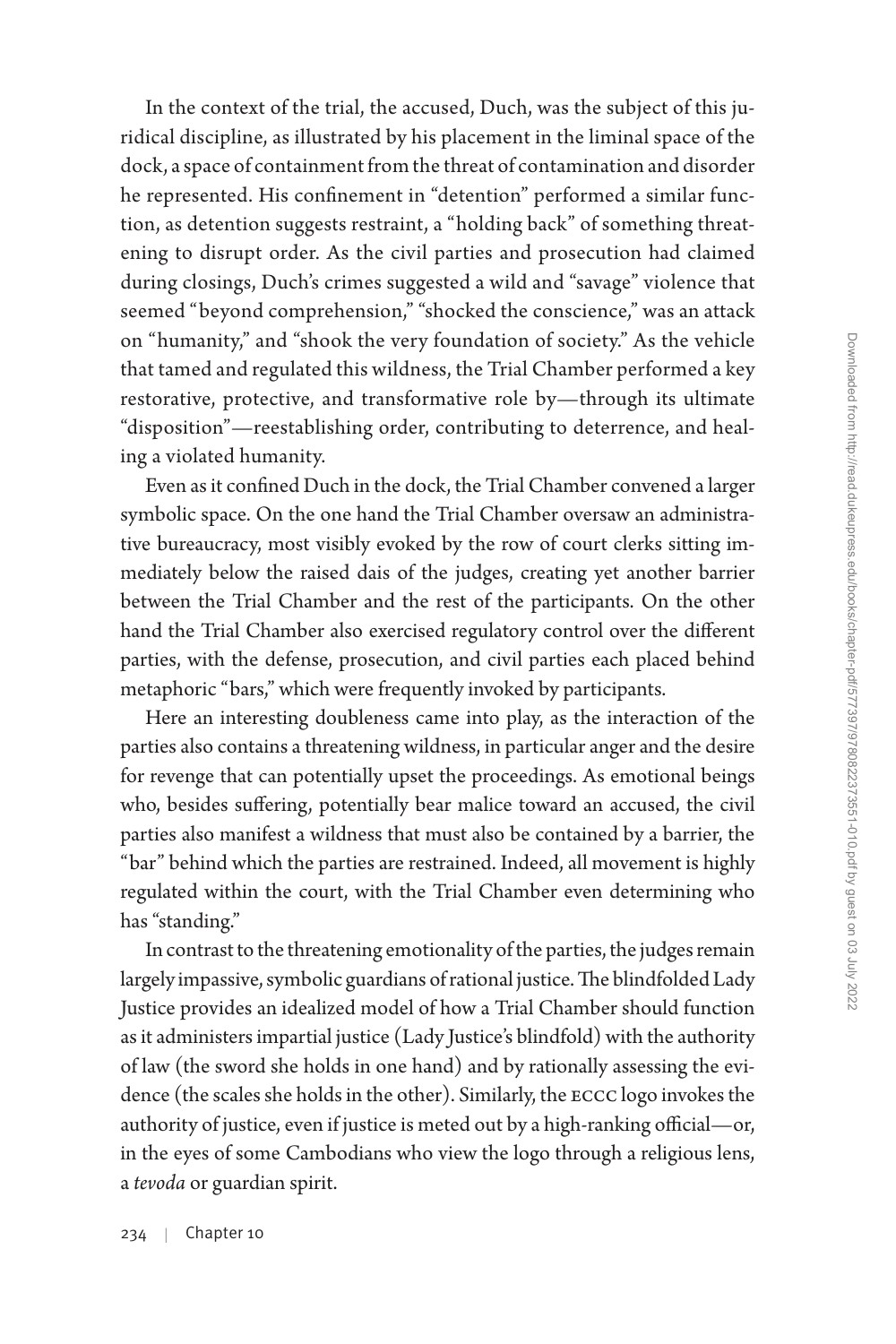During the proceedings, this juridical role of the Trial Chamber was invoked in various ways. It was sometimes likened to a protector, a notion referenced by metaphors of the Trial Chamber as "guardians of justice" or by lawyers acknowledging that a matter was "in your hands." With regard to the scales of justice, the Trial Chamber was sometimes described as "weighing" or giving "weight" to different evidentiary factors, as well as seeking to "balance" the rights of the parties.

At different times, various parties commented on the obligations of the Trial Chamber, as did the ocp's final submission, which stated that the "Chamber's primary responsibility [is] to assess the relevance, reliability and probative value of the individual pieces of evidence as they relate to the factual allegations in the Closing Order."[9](#page--1-0) Along these lines, the Trial Chamber was sometimes described as the "triers of the facts," and the introduction to their Judgment notes that "over the course of 72 trial days, the Chamber heard the testimony of 24 witnesses, 22 civil parties and nine experts. Approximately 1,000 documents were put before the Chamber and subjected to examination."[10](#page--1-0)

The metaphor of the "chamber" is revealing here. While the word "chamber" may refer to a formal meeting hall, it has a more abstract sense of a small, enclosed space, often private and removed from public interchange. A bedroom, a bathroom, even the offices of a judge are sometimes called "chambers.["11](#page--1-0) These usages are derived from the term's etymological link to the French *chambre*, which in turn emerges from the Latin *camera*, which can refer to an enclosed or vaulted space.

This etymological connection to the word "camera" offers a suggestive way of thinking about the "Trial Chamber." Typically, a camera includes an opening through which light is refracted by a lens into an enclosed chamber, forming an inverted replica of the image outside. This inverted image may be reversed to its original form using a mirror, a trick early camera obscuras deployed. The clarity of an image, in turn, could be enhanced by the modification of the lens, which could bring it "into focus."

The Trial Chamber works in a loosely analogous manner, as alleged facts and evidence are, as is often said in court, "put" to it, just as light enters the camera opening. These facts, like the light, are then refracted by the framing "lens" of law, which brings them into focus, eliminating ambiguity. In the end, the Trial Chamber has to come to a decision, a truth that is black and white, all shades of gray pushed out of sight. The notion of the mirror, which converts the inverted image into something similar to but still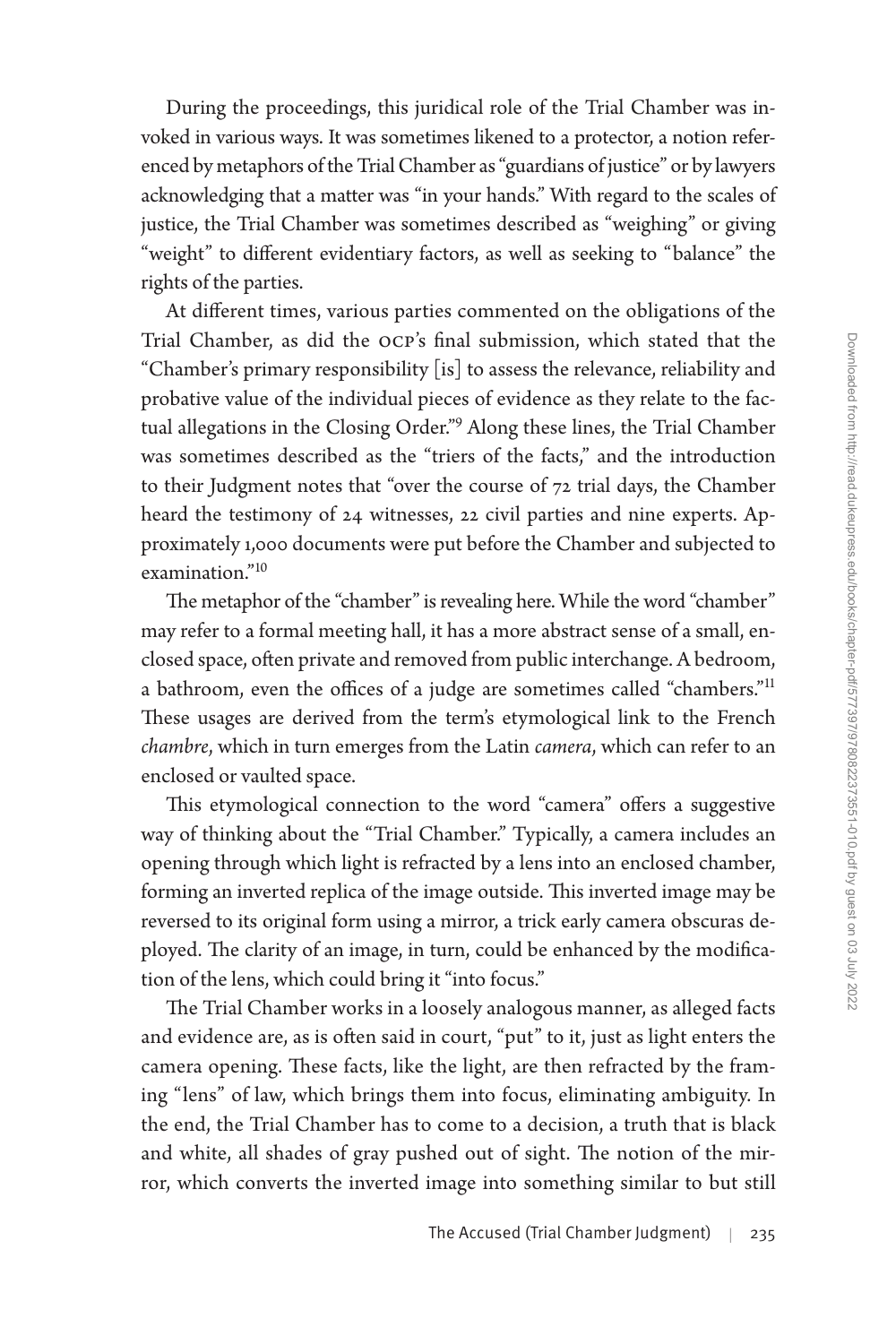different from the original image, captures this process of the transformation of a wide array of evidentiary information into a singular articulation / "disposition."

The judgment is just such a legal articulation. It operates through a process of disambiguation, in which the complexity of real-world details is edited down to a more singular narrative calibrated to accord with a framing set of abstract parameters (law)—just as a psychological expert's report provided an articulation of Duch's character in terms of the frame of psychological theory, and S-21 confessions were calibrated in terms of the frame of the party line. Each of these articulations is produced in a camera-like chamber with different lenses (law, psychology, the party line). Each renders a distinct reading of person and subjectivity, involving a particular constellation of self, identity, body, and society. Complicating detail is pushed out of sight in order to produce truths situated in particular matrices of knowledge and power.

In constructing the verdict, the Trial Chamber followed the legal and factual trail of the indictment, a requirement specified in the eccc's Internal Rules. The sequence of the proceedings loosely paralleled the structure of the closing order, with evidence "put" to the Trial Chamber along the way. Using the lens of law, the Trial Chamber then evaluated the evidence, determining its relevance to the facts of the case and the corresponding law and criminal charges. Like the ocp, legal officers in the Trial Chamber almost certainly used case management software, gathering data for their own "issues tree" to order the facts and charges in the indictment and the corresponding evidence that was "put" to the Trial Chamber during the trial.

Although much of the decision-making process remains opaque, traces of it appear in the questions the judges posed as well as their verdict. The judgment notes that in making its determinations, the Trial Chamber held a high standard of proof that, in keeping with the right to be presumed innocent, required "sufficient evidence" to prove a fact: "any doubt as to guilt was accordingly interpreted in the Accused's favor."[12](#page--1-0) This task was made easier since Duch admitted or did not contest the majority of these facts.

But at times the evaluation process of the Trial Chamber can be seen. Under one of the numeric "branches" discussing "Facts Relevant to Crimes against Humanity Committed at S-21" (2.4), for example, the judgment enumerates "Torture, including rape (2.4.4)," a subbranch of which is "Specific Incidents of Torture" (2.4.4.1.2). The Judgment notes that the "accused has denied the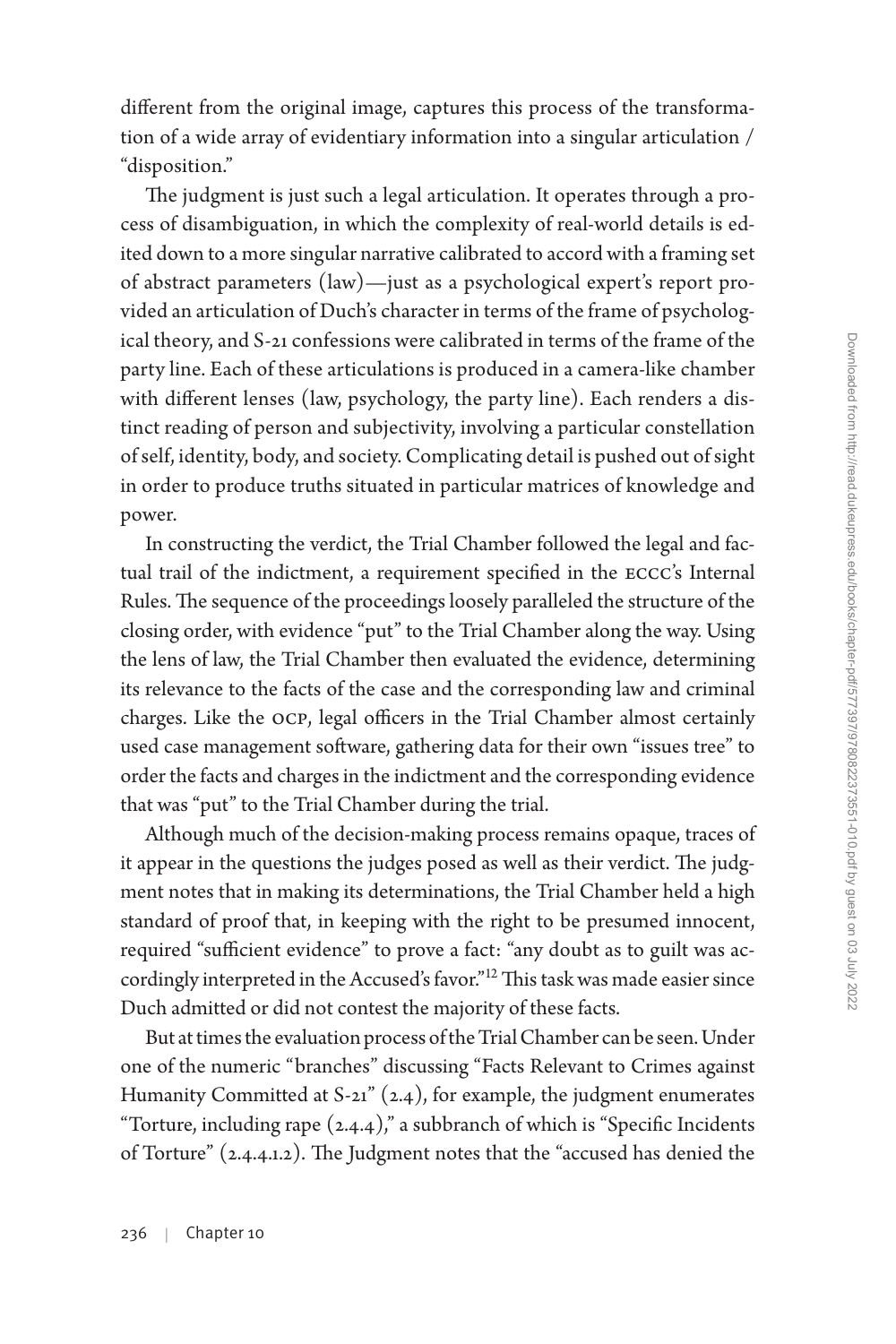use of techniques such as plunging detainees in a water jar or suspending them by their hands tied behind their back, as shown in one of Witness Vann Nath's paintings." A supporting footnote refers to Vann Nath's testimony. "The Chamber," the judgment goes on, "finds however that the testimony of Witness Vann Nath, who saw and painted this scene, is consistent and reliable and meets the standard required to prove torture."<sup>13</sup> Nothing more is said, as the Judgment moves on without explaining why it favored the testimony of a single witness over Duch's claims.

For the most part, the Judgment resembles the closing order and thus, more loosely, the legal frame originally asserted by the ocp—except that now what was alleged is transformed into either proven and thus factual or not proven and thus, by implication, false or at least questionable.

| | |

"The accused, Kaing Guek Eav, stand.["14](#page--1-0)

Judge Nil's reading of the summary had drawn to a close. He was prepared to announce the Trial Chamber's disposition.

Duch rose from his chair in the dock and stood motionless, arms straight at his sides, as if at attention. He had assumed his "student Duch" posture, his face drawn.

"The Chamber finds Kaing Guek Eav guilty."

I heard a gasp in the gallery. A few people quietly wept.<sup>15</sup> Bou Meng looked upward, perhaps thinking of his wife's soul.

Duch stood straight. His only visible reaction was a shift of the eyes, a slight turn of the head.

| | |

Duch, the Trial Chamber found, was a zealot.

He had exercised his authority actively, innovating, managing S-21, recruiting and training staff, participating in arrests, and reporting about and annotating confessions. "The accused," Judge Nil had said, "knew of the criminal nature of the S-21 system and acted with the intent to further its criminal purpose . . . having planned, instigated, ordered, and aided and abetted the crimes committed at S-21."[16](#page--1-0) Given the systematic character of the crimes committed at S-21, they could also be considered a "joint criminal enterprise."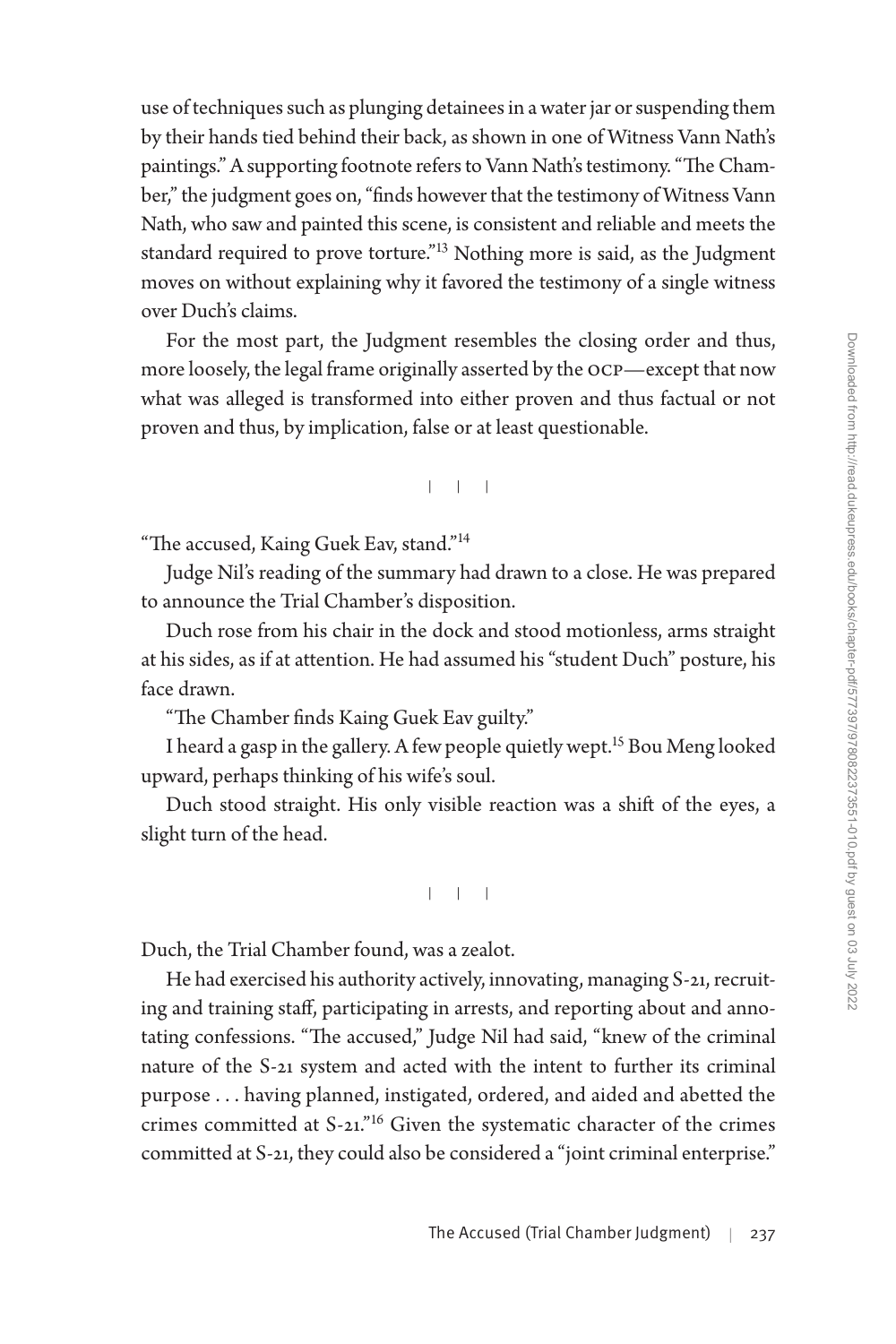Duch's claims of duress fell short, since he had "willingly and actively participated" in implementing the cpk system of terror, carrying out his duties with "a high degree of efficiency and zeal.["17](#page--1-0)

On the one hand, Judge Nil explained, Duch had committed crimes against humanity, which the Trial Chamber defined as "persecution on political grounds," a crime that "subsum[ed] the crimes against humanity of extermination (encompassing murder), enslavement, imprisonment, torture (including one instance of rape), and other inhumane acts."[18](#page--1-0) In situations where there are multiple, overlapping convictions, Judge Nil explained, international law allows lesser crimes to be subsumed by more serious ones <sup>19</sup>

The Trial Chamber's written judgment stated that the court "in essence found that any individual detained at S-21, considered rightly or wrongly to be connected to any political group other than the cpk and typically with some class background to which it objected, was a target of discrimination."<sup>20</sup> Given the zeal and willingness with which Duch admittedly implemented cpk policy, the Trial Chamber stated, he had demonstrated the requisite discriminatory intent to be convicted of political persecution, a crime against humanity which, because of its gravity and extent, subsumed other sorts of crimes against humanity.

The oral judgment did not mention a dissent by Judge Cartwright, who had argued that the evidence did not conclusively prove that Duch himself held the requisite discriminatory intent. Through this act of juridical subsumption, the Trial Chamber asserted an articulation of the violence at S-21 as a singular phenomenon—an act of political persecution that was part of a joint criminal enterprise—which at once had broader explanatory power while editing out complicating details, as Judge Cartwright's dissent suggested.

If the vast majority of the violent acts Duch committed at S-21 were crimes against humanity, the Trial Chamber also agreed with the ocp that he was guilty of grave breaches of the Geneva Conventions of 1949 for atrocities committed against civilians and prisoners during the war with Vietnam. The crimes, Judge Nil explained, included "willful killing, torture and inhumane treatment, willfully causing great suffering or serious injury to body or health, willfully depriving a prisoner of war or civilian of the rights of a fair and regular trial, and unlawful confinement of a civilian."[21](#page--1-0) Due to a split within the Trial Chamber, it did not rule on whether Duch had committed the crimes of murder and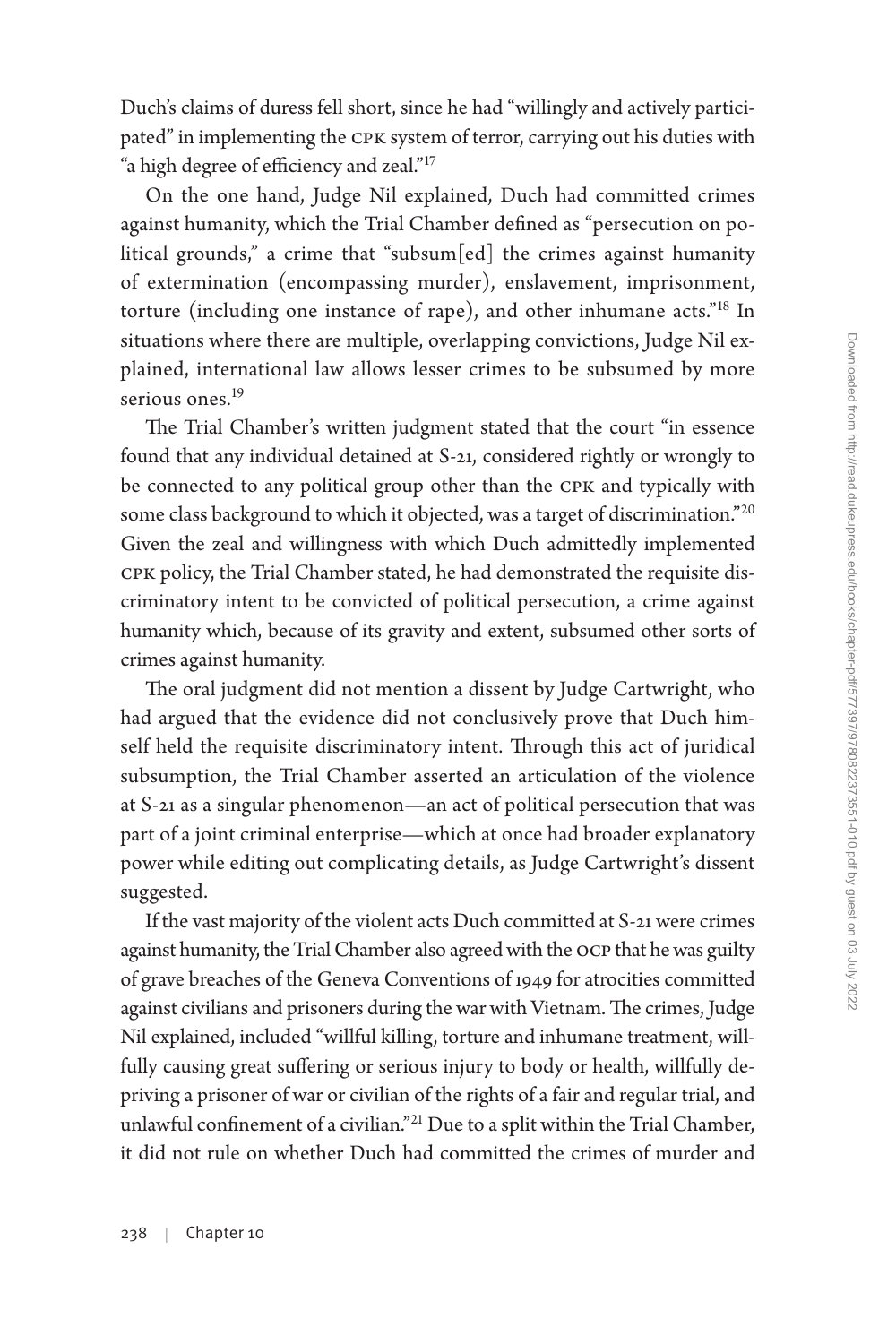torture under the 1956 Cambodian Penal Code—one of the only decisions where defense arguments prevailed.

 $| - | - |$ 

Most observers had been confident Duch would be convicted, given his admissions and the enormous evidence against him. For them, the biggest question revolved around his sentence. Was it possible that, as the defense had requested, he would be allowed to walk free? Would the Trial Chamber find that his cooperation and unlawful detention merited his return to society?

On finding Duch guilty of crimes against humanity and grave breaches of the 1949 Geneva Conventions, Judge Nil continued, the Trial Chamber had considered "the entirety of circumstances of the case" to determine the "appropriate sentence." On the one hand there were "a number of aggravating features, including the shocking and heinous character of the offences, which were perpetrated against at least 12,273 victims over a prolonged period." The gravity of the crimes warranted "a substantial term of imprisonment."[22](#page--1-0)

On the other hand the Chamber acknowledged "significant mitigating factors which mandate a finite term of imprisonment rather than one of life imprisonment," which the crimes might otherwise merit. This mitigation stemmed from Duch's "cooperation with the Chamber, admission of responsibility, limited expressions of remorse, the coercive environment of [DK], and the potential for rehabilitation." The sentence had emerged from a consideration of the relative weight of these factors, Judge Nil's comments suggested, as the scales of justice had tilted in one direction or the other.

"On the basis of the foregoing," Judge Nil continued, rarely glancing up from his prepared text, "the majority of the Chamber sentences Kaing Guek Eav to a single sentence of thirty-five years of imprisonment."

Due to Duch's illegal detention, Judge Nil explained, his sentence would be reduced by five years. And Duch would receive credit for the eleven years he had already spent in prison since he was first detained in 1999.

| | |

With Duch's guilt and sentence established, the Trial Chamber could consider civil party claims. Once again, trial evidence was taken in by the "Chamber"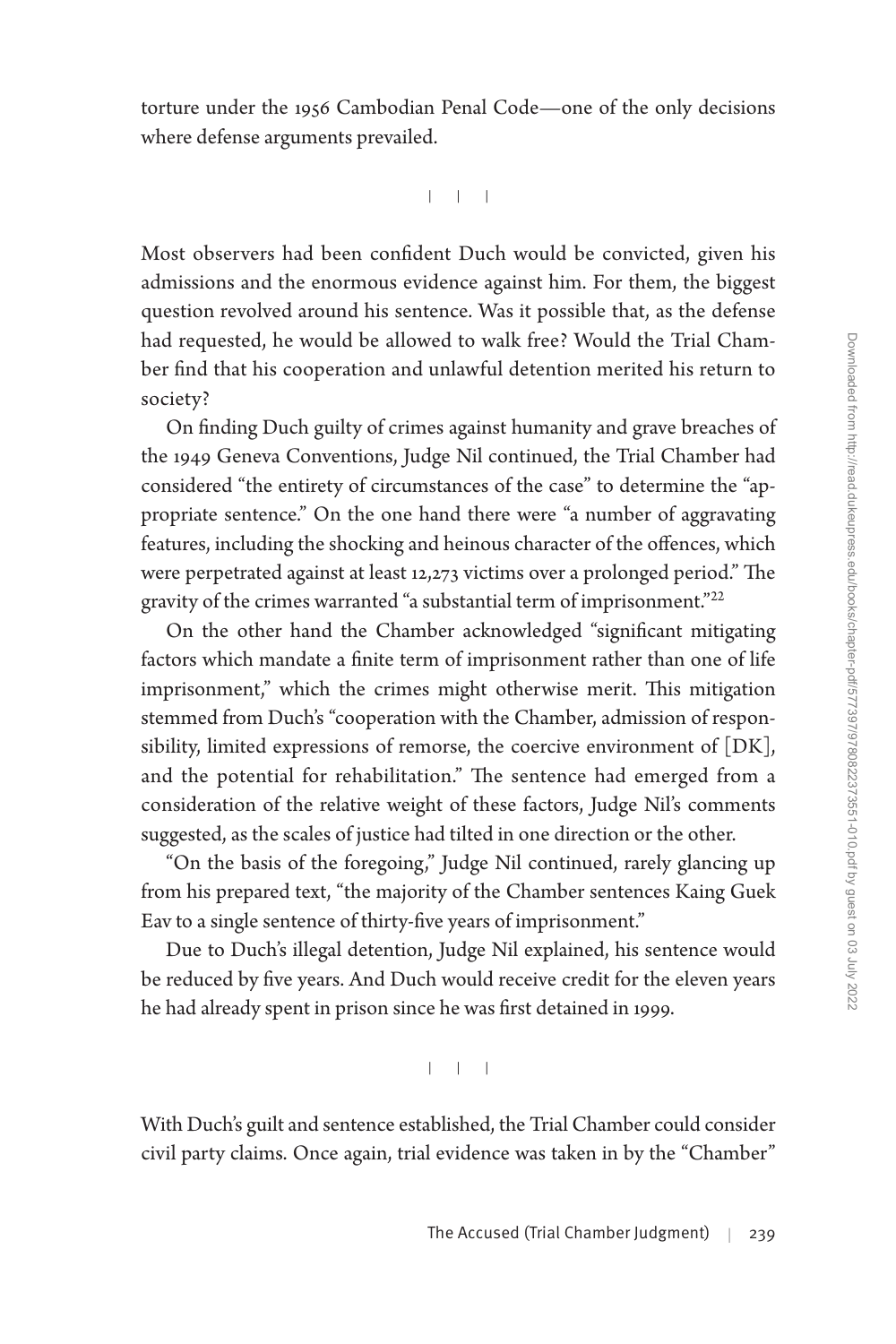and projected into a "disposition" that set things into place. The first part of this ordering exercise was to assess civil party status. A claim to this status required proof of identity and direct or indirect injury from Duch's crimes. The judgment noted that sixty-six civil parties, including four direct survivors (Bou Meng, Chum Mey, and two survivors of S-24) and sixty-two indirect victims had satisfied this criteria. Judge Nil read the names of all sixty-six of the civil parties while making brief note of their victimization. The claims of the remaining twenty-four civil parties, Judge Nil noted in passing, were denied.[23](#page--1-0) He did not name them.

In its longer written judgment, the Trial Chamber did list these civil parties and discuss the reasons for the rejection of their claims. Nam Mon, whose case Studzinsky discussed during her closing arguments, was one of them. Nam Mon's assertion that she was an S-21 medic and prisoner, the written judgment noted, was undermined by "inconsistencies between the information contained in her Civil Party application and her in-court statements and subsequent submissions.["24](#page--1-0) In addition, she was not able to provide much detail about S-21 or to prove her relationship to the relatives she said were imprisoned and killed there. While acknowledging her suffering and "even allowing for the impact of trauma and the passage of time,["25](#page--1-0) the Chamber did not have sufficient evidence to grant her civil party status and therefore rejected her claim. Here again, the "Chamber" worked to sort and filter evidence, which it inflected, through the framing lens of law, into an articulation of juridical truth or, by rejection, implicit falsity.

Those civil parties whose claims had been accepted, Judge Nil noted, were entitled to "moral and collective" reparations, about which the Trial Chamber had invited the civil parties to make suggestions. Their proposals included memorials, educational initiatives, medical and psychological care, a national commemoration, the inscription of the victims' names at Tuol Sleng, and the preservation of Choeung Ek and Tuol Sleng.<sup>26</sup>

The Trial Chamber, Judge Nil stated, was limited in its powers of enforcement and implementation. In addition, Duch had been declared indigent and could not make reparative payments. As a result, the Trial Chamber had granted only two civil party reparation requests. First, the names of the civil parties were to "be included in the final judgment, including a specification as to their connection with the crimes committed at S-21." In addition, the court would compile and publish Duch's apologies. The Trial Chamber, Judge Nil said, otherwise "rejects all civil party claims."[27](#page--1-0)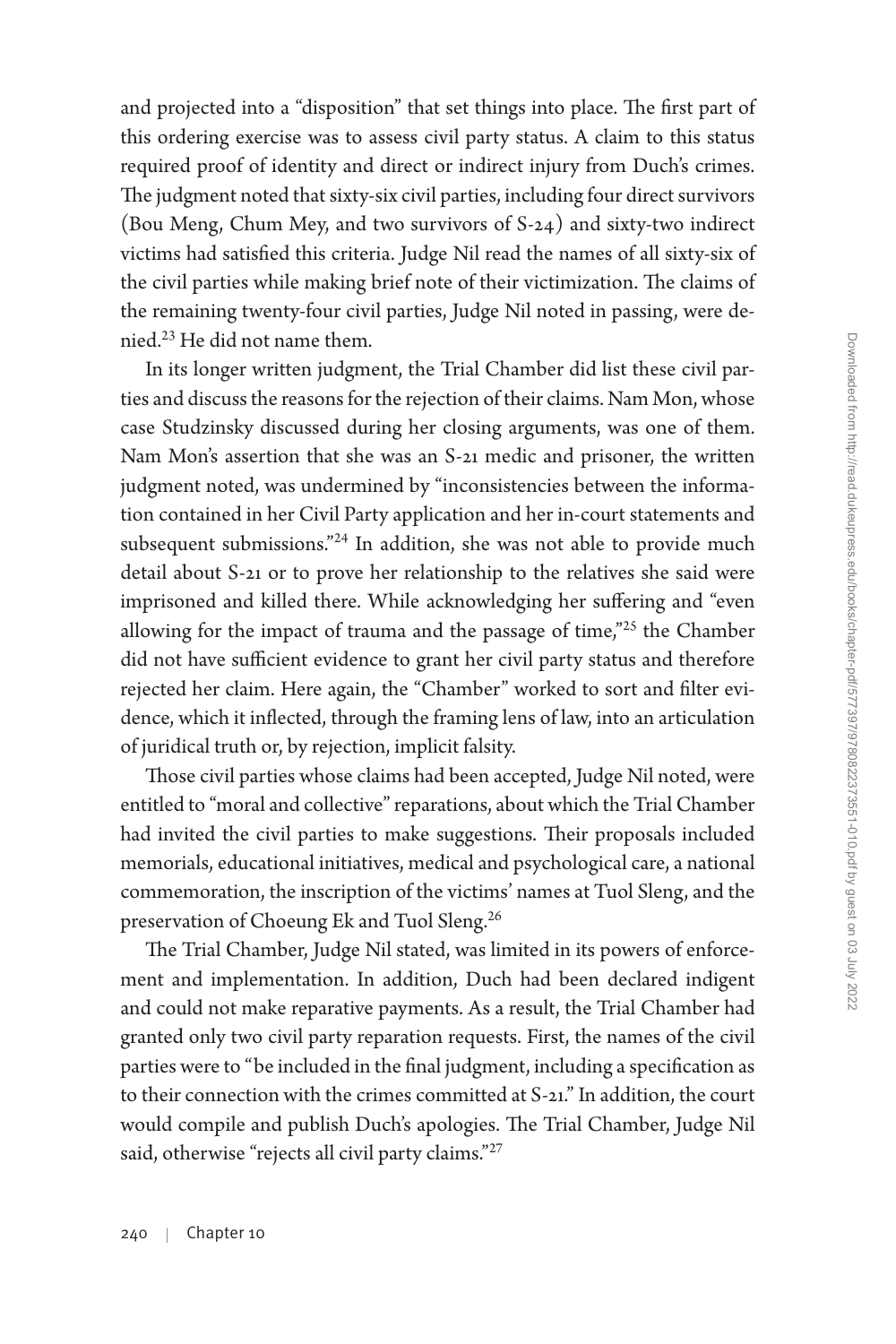"The trial proceedings in this case have now come to an end," Judge Nil announced. "Guards, take the criminal, Kaing Guek Eav alias Duch, back to the Detention Center."[28](#page--1-0)

With these words, the trial had come to a close.

Duch stood, impassive. He looked down briefly and then gave a stiff *sampeah* before quickly departing. He was carrying a Bible.

| | |

The Trial Chamber had completed its evaluation of the evidence to ascertain the facts. Like the light flowing into the chamber of a camera, inflected by the framing lens of law, a new image was being projected. In it, Duch, the man stranded in the dock, had undergone a transformation from suspect to "the accused" and now convict, a fact highlighted by Judge Nil's new reference to Duch as "the criminal" as opposed to "the accused," which he had used throughout the trial. Duch was a criminal of a particular sort, one who, like the civil parties, had been invested with rights granted by law. The juridical process had not just produced an articulation of the liberal, rights-bearing being, it was a performance of a liberal order. The process also rendered a social order, through a "disposition" that set things properly into place, an articulation that, like math, edited out complicating detail in favor of abstract truth. In law, like math, there was just black and white, guilt or nonguilt; no gray.

"Please rise," a voice instructed.

Everyone stood as the Trial Chamber judges, led by Judge Nil, exited the courtroom through a side passage, walking slowly in a neat, single-file line.

| | |

Outside the court, things began to unravel.

Some observers, including Vann Nath, said they were satisfied with the verdict. At long last, a former Khmer Rouge leader had been brought to justice. Duch's trial had been conducted in accordance with international standards.<sup>29</sup>

Other people were visibly upset. If Duch had been sentenced to thirty-five years in prison, sixteen years were to be taken off this total, eleven for time served and five for his illegal imprisonment. This meant that he would remain imprisoned for nineteen years. Since Duch was sixty-eight, he could walk free at the age of eighty-seven, a disturbing possibility to many.